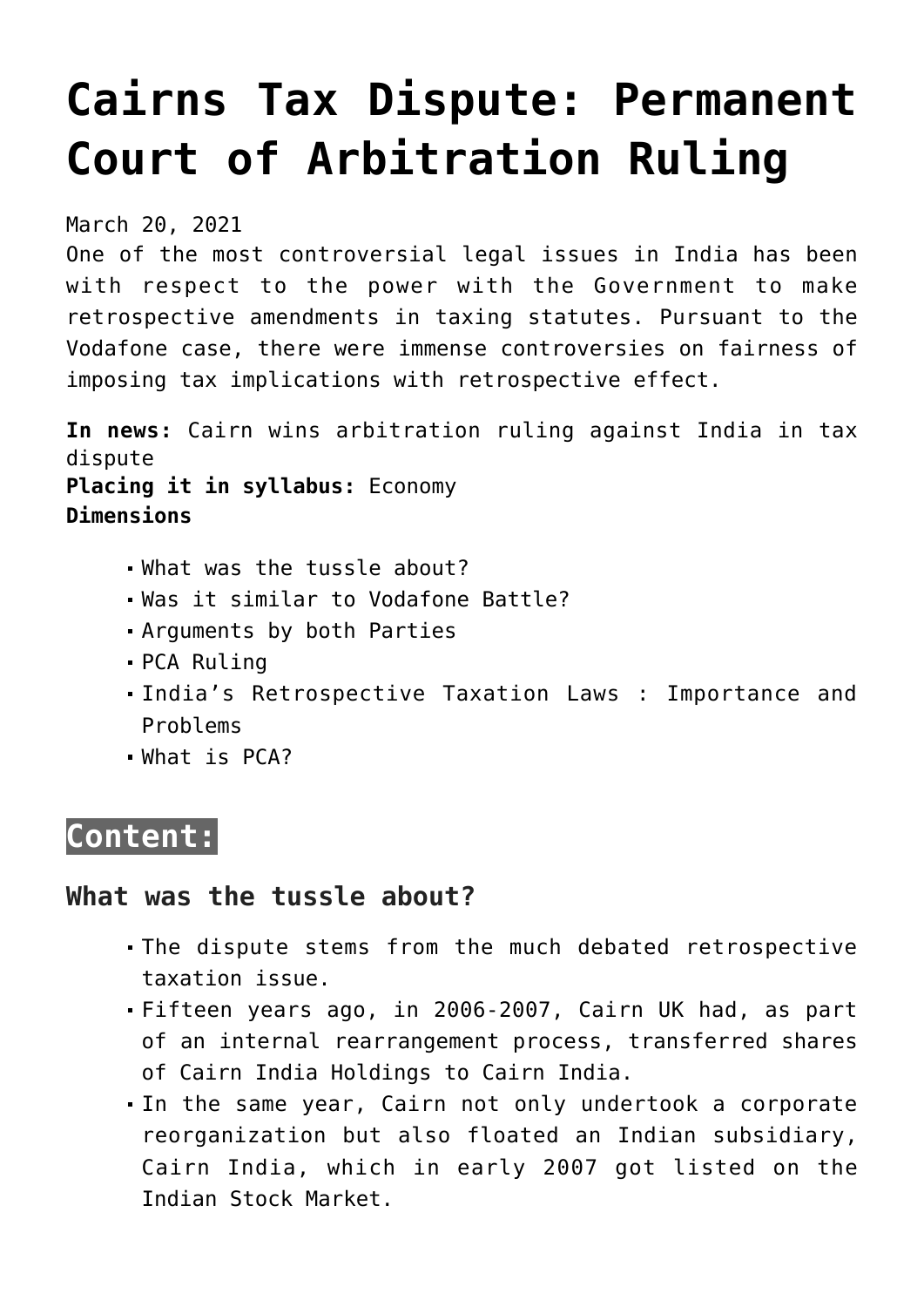- Through the corporate reorganization process, Cairn Energy had transferred all of its India assets, which were until then held by nine subsidiaries in various countries, to the newly-formed Cairn India.
- The dispute started in early 2014 when Indian tax authorities started questioning Cairn Energy requesting information on the group's reorganization in the financial year 2006-07.
- Income-Tax authorities then decided that since Cairn UK had made capital gains by the reorganisation, it ought to pay capital gains tax up to Rs 24,500 crore.
- This, the department asserted, was the basis of the retrospective tax demand.
- The company interpreted Indian laws on capital gains differently, and refused to pay. Several rounds of litigation at the Income-Tax Appellate Tribunal (ITAT) and the High Court followed.
- After receiving a draft assessment order from the tax authorities, Cairn UK Holdings Ltd. appealed before the Income Tax Appellate Tribunal.
- The tribunal, while providing the company relief from back-dated interest demands, however, upheld the main tax demand.
- The company had initiated proceedings of arbitration under the U.K.-India bilateral investment treaty.
- But during this time, the government sold Cairn's almost 5% holding and seized dividends totalling ₹1,140 crore due to it from those shareholdings and set off a ₹1,590 crore tax refund against the demand.
- While Cairn Energy sold the majority of its India business, Cairn India, to mining giant Vedanta in 2011, income-tax authorities barred it from selling about 10 per cent, citing pending taxation issues.
- The payment of dividend by Cairn India to Cairn Energy was also frozen.

#### **2012 Changes to Taxation:**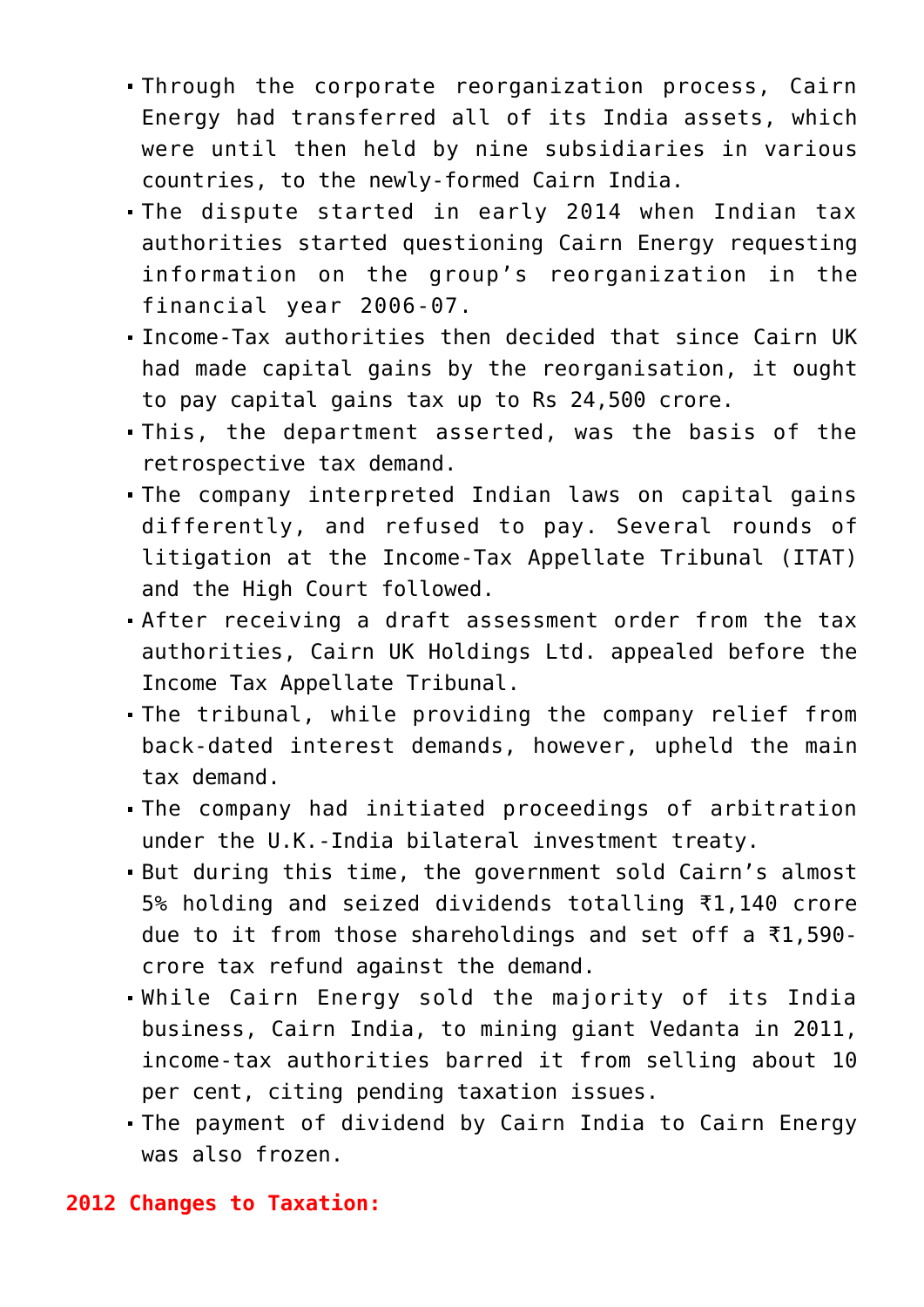In the Union Budget of 2012, the Income Tax Act, 1961 was amended to make sure that even if a transfer of shares takes place outside India, such a transfer can be taxed. This was done when the value of those shares is based on assets in India. And this was applied retrospectively.

The action against Cairn Energy was based on this move. India lost its arbitration case against Vodafone as well, with the government being asked to fork out around ₹80 crores.

## **Was it similar to Vodafone Battle?**

- The Vodafone case in 2007 was triggered by Hong Kong's Hutchinson Telecommunications' sale of its stake in India's Hutchinson Essar to Vodafone based out of the Netherlands.
- The Hong Kong firm made a capital gain on this, which the Indian tax authorities deemed fit to tax.
- They held that Vodafone should have withheld the tax, and therefore imposed liability on it.
- The Supreme Court quashed the taxman's demand that the sale of shares, in this case, would amount to transfer of a capital asset within the meaning of Section 2(14) of the Indian Income Tax Act".

## **Arguments by both Parties:**

#### **Main argument of Cairn Energy**

- The claimants, Cairn Energy and Cairn UK Holdings argued that till the amendment was made to tax retrospectively in 2012, there was no tax on indirect transfers.
- Indirect transfers here meant transfer by a non-resident of shares in non-Indian companies which indirectly held assets in India.
- The application of the 2012 amendments, they alleged, constituted "manifest breaches" of the U.K.-India bilateral investment treaty.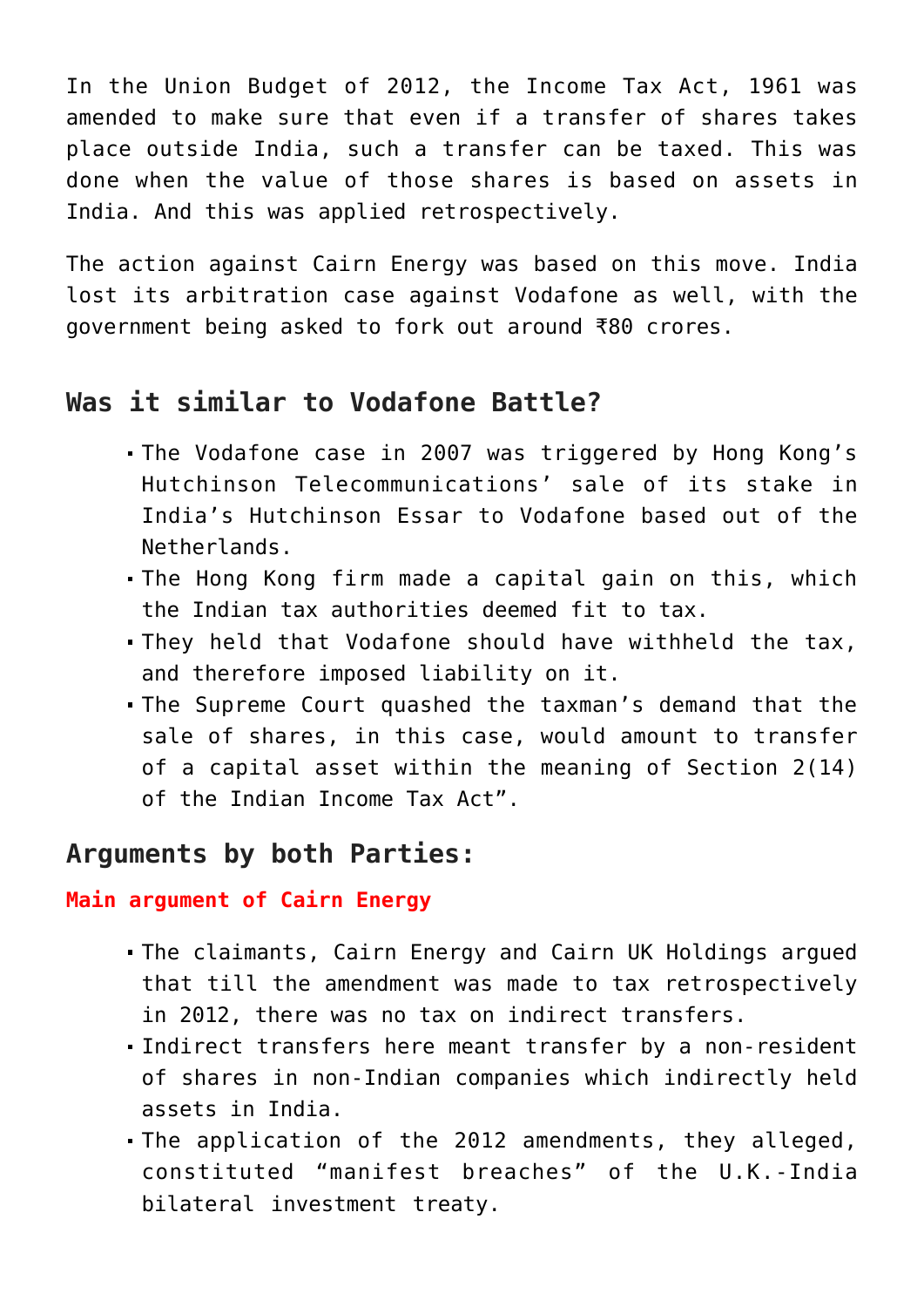#### **Arguments of Indian Authorities**

- India's counter to the main charge of Cairn Energy was that its 2006 transactions were taxable irrespective of the 2012 amendments.
- It argued that "Indian law has long permitted taxation where a transaction has a strong economic nexus with India".
- It said even if it is retrospective, it is "valid and binding applying the longstanding constitutional, legislative and legal framework in which the claimants have invested".

## **PCA Ruling:**

- In its judgment, the Permanent Court of Arbitration at The Hague said Cairn Tax Issue was not just a tax related issue but an investment related dispute, and therefore under the jurisdiction of the international arbitration court.
- It said India "failed to accord Cairn Energy's investments fair and equitable treatment" under the bilateral protection pact it had with the United Kingdom.
- the PCA at The Hague has once again ruled that the Indian government's retrospective demand was "in breach of the guarantee of fair and equitable treatment".
- It has noted Cairn UK's argument that the demand on them was made after the Vodafone retrospective tax demand, which has since been set aside by Indian courts.
- It said that Indian government must pay roughly Rs 8,000 crore in damages to Cairn.
- The arbitration tribunal also said that India must not make any more attempts to recover "the alleged tax liability or any interest and or penalties arising from this alleged liability through any other means".

As reported by Indian Express, the Indian government is learnt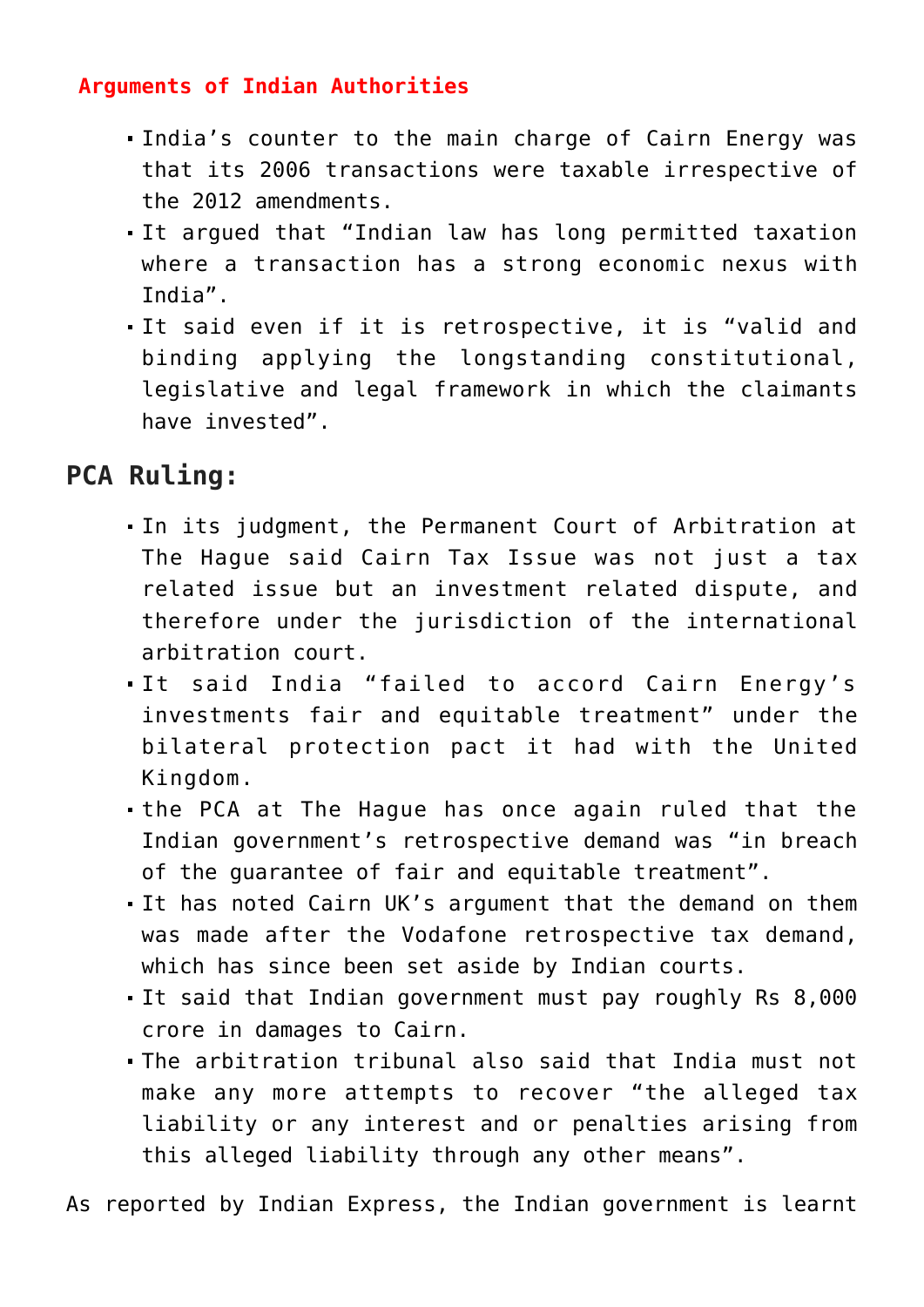to have decided to file an appeal against the arbitration award in the retrospective tax demand case involving Cairn Energy. Government sources indicated that the Centre will also consider contesting other suits filed by Cairn Energy at various international courts.

"The government will file an appeal against Cairn arbitration award soon and will contest its sovereign rights to tax. It will also strongly contest other suits filed by Cairn Energy at various other international courts," an official said.

## **India's Retrospective Taxation Laws : Importance and Problems**

- Retrospective tax is nothing but a combination of two words "retrospective" and "tax" where "retrospective" means taking effect from a date in the past and "tax" refers to a new or additional levy of tax on a specified transaction.
- Hence, retrospective tax means creating an additional charge or levy of tax by way of an amendment from a specified date in the past.
- For eg: Levy of tax on indirect transfers by Finance Act 2012 retrospectively from 1961; Introduction of Section 14A for disallowance of expenditure related to exempt income in the year 2001 with retrospective effect from April 1962.
- Many a time retrospective amendments are carried out to undo some of the decisions of judicial bodies which went against legislative intent or for removing certain anomalies in law.
- Sometimes it may be simply to benefit taxpayers in genuine cases and do away with undue hardship or difficulties faced by taxpayers.

#### **Problems:**

Retrospective amendments tend to modify vested rights or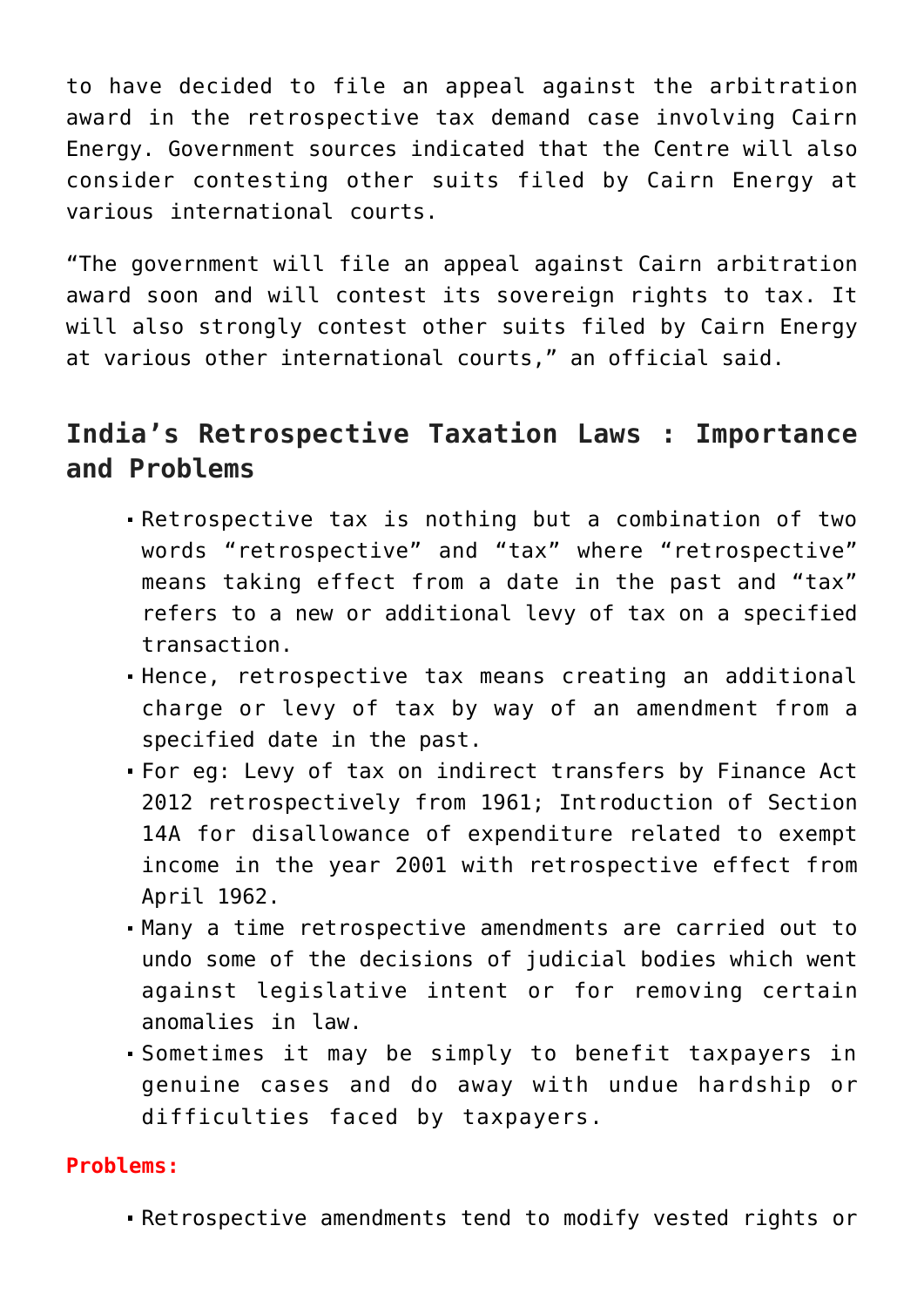impose obligations which cause unnecessary financial burden.

- Retrospective tax is not so easily welcomed by taxpayers as it creates an additional levy on the transaction which is already concluded when the provisions of law are different.
- Taxpayer would have planned his finance and tax based on the law as it existed at that time and disturbing the same by way of unjust and unwarranted retrospective amendments is unreasonable.
- However, validity/reasonableness of retrospective amendment/tax depends on facts and circumstances of each case and need to be analysed on the merits of amendment in light of facts and circumstances under which such amendment is made.

#### **Major retrospective amendments/tax in Indian income tax**

- Till date one of the major and most controversial retrospective amendment carried out was bringing indirect transfer under the tax bracket by Finance Act 2012.
- The Supreme Court in the case of Vodafone held that Section 9 does not authorize tax authorities to tax capital gains derived from indirect transfer of shares of Indian companies while the main transaction was between two foreign companies to acquire a foreign company which had majority shares in Indian company.
- It may be noted that the quantum of transaction and tax foregone by the tax department due to this Supreme Court ruling was huge.
- Therefore, Government of India (Ministry of Finance) amended Section 9 of Income-tax Act, 1961 vide Finance Act 2012 and provided that shares or interest in any foreign company/entity shall be deemed to be situated in India if such shares or interest derives its substantial value from assets located in India.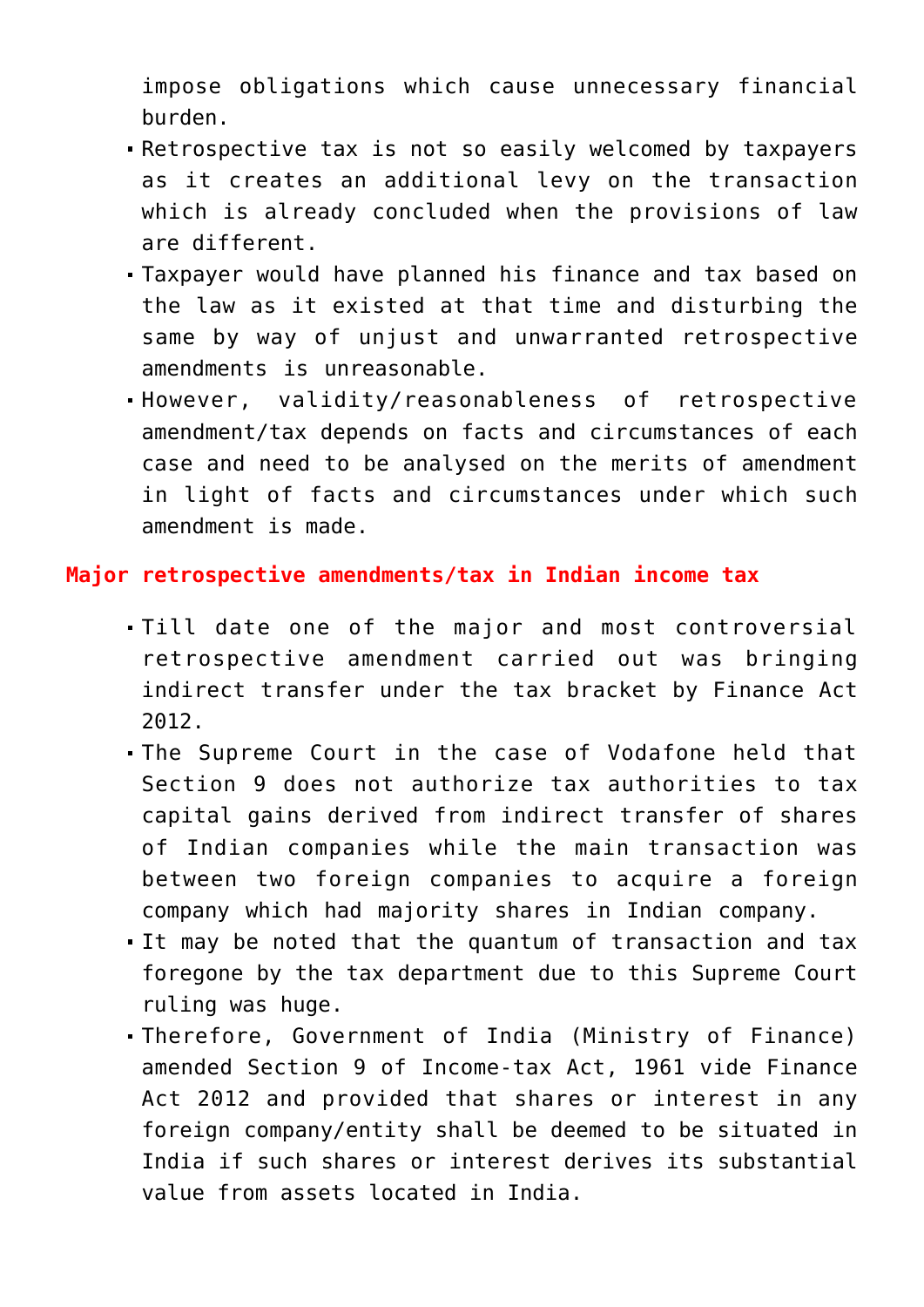- Any capital gain from transfer of such shares or interest in foreign company deriving its substantial value from assets located in India was brought under tax levy.
- Government did not stop at this amendment of the new levy but made it effective retrospective from 1962.
- This would mean the Vodafone case where entire transactions were already carried out and ruling was also pronounced by the Supreme Court could be brought to tax with this retrospective amendment.

### **What is PCA?**

- It is an **intergovernmental organization** located in The Hague, Netherlands.
- The PCA was constituted through two separate multilateral conventions — the **Convention for the Pacific Settlement of International Disputes,** concluded at The Hague in 1899 and the convention revised in the **second Hague Peace Conference** in 1907. The nations have to sign and ratify any one of these conventions to become a member of PCA.
- It is not a court in the traditional sense but **provides services of an arbitral tribunal** to resolve disputes that arise out of international agreements between member states, international organizations or private parties. It is the **first permanent intergovernmental organization to provide arbitration.**
- The cases span a range of legal issues involving territorial and maritime boundaries, sovereignty, human rights, international investment, and international and regional trade.
- **Rulings are binding in nature**. But the PCA has **no powers to enforce** the rulings.
- There are **no sitting judges** for the organization. Parties select their arbitrators.
- India is a member of PCA. India ratified the 1899